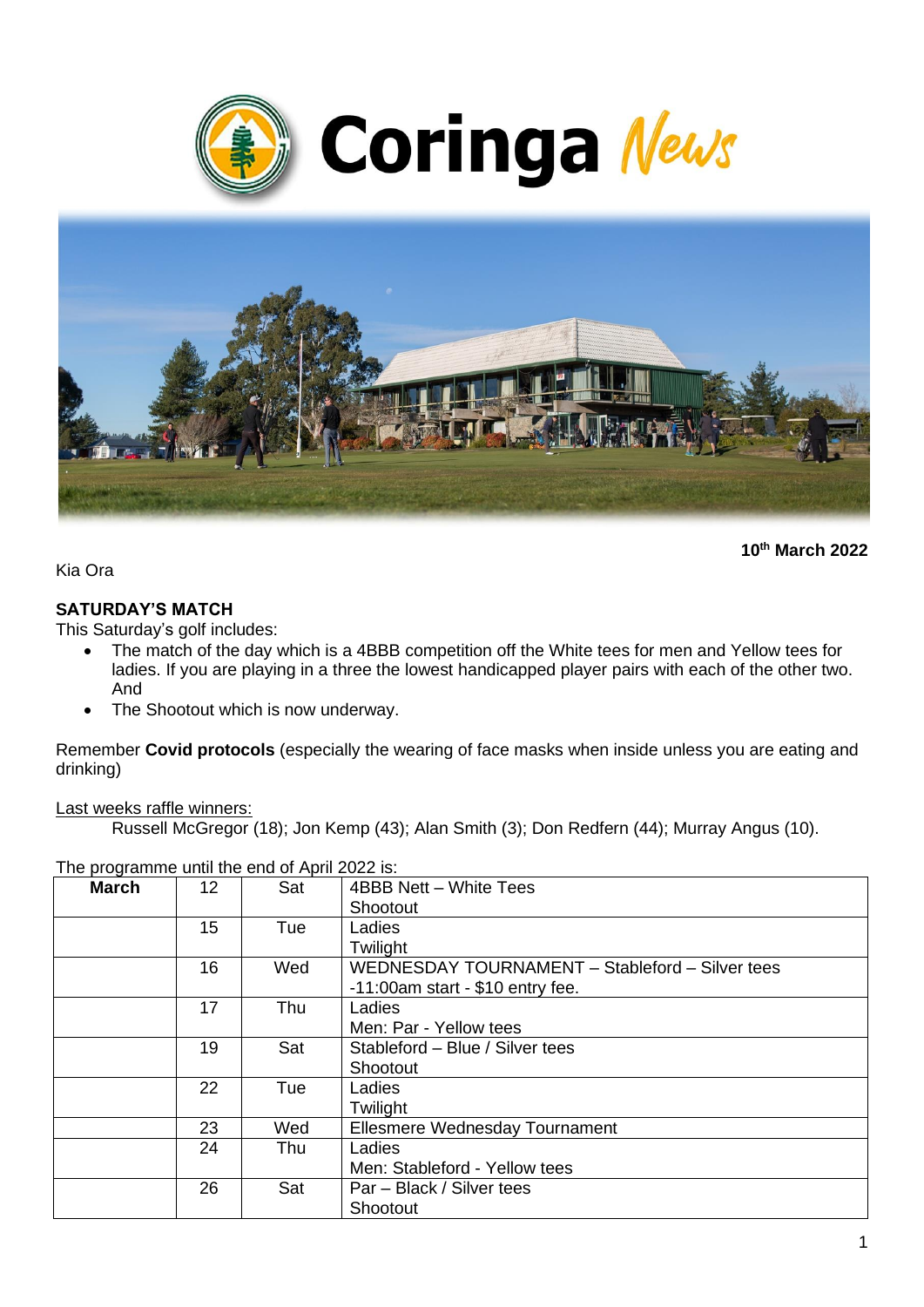|              | 29             | Tue               | Ladies                                                                                |  |
|--------------|----------------|-------------------|---------------------------------------------------------------------------------------|--|
|              |                |                   | <b>Twilight Final Night</b>                                                           |  |
|              | 30             | Wed               | WEDNESDAY TOURNAMENT - Stableford - White tees<br>$-11:00$ am start - \$10 entry fee. |  |
|              | 31             | Thur              | Ladies                                                                                |  |
|              |                |                   | Men: Irish Stableford - Yellow tees                                                   |  |
| <b>April</b> | $\overline{2}$ | Sat               | Stroke - Blue / White tees                                                            |  |
|              |                |                   | Shootout                                                                              |  |
|              | 5              | Tue               | Ladies                                                                                |  |
|              | $\overline{6}$ | Wed               | Lone Star Group WATERING TOURNAMENT                                                   |  |
|              |                |                   | Stableford - White Tees                                                               |  |
|              |                |                   | 10.30 am start; (\$15 entry fee.)                                                     |  |
|              | $\overline{7}$ | Thu               | Ladies                                                                                |  |
|              |                |                   | Men: Stroke - Jerry Attick Trophy - Yellow tees                                       |  |
|              | 9              | Sat               | <b>CORINGA OPEN - 18 holes off Blue tees</b>                                          |  |
|              |                |                   | [Gross and Nett.]                                                                     |  |
|              |                |                   | Shootout                                                                              |  |
|              | 12             | Tue               | Ladies                                                                                |  |
|              | 13             | $\overline{W}$ ed | <b>Templeton Wednesday Tournament</b>                                                 |  |
|              | 14             | Thu               | Ladies                                                                                |  |
|              |                |                   | Men: Stableford - White tees                                                          |  |
|              | 16             | Sat               | Stroke - White tees.                                                                  |  |
|              |                |                   | (Kornz Trophy match play with Alpha Group after midday)                               |  |
|              |                |                   | Vets Cup 4 <sup>th</sup> round                                                        |  |
|              |                |                   | Shootout.                                                                             |  |
|              | 19             | Tue               | Ladies                                                                                |  |
|              | 20             | Wed               | WEDNESDAY TOURNAMENT - Stableford - Silver Tees                                       |  |
|              |                |                   | - 11 am start; \$10 entry fee.                                                        |  |
|              | 21             | Thu               | Ladies                                                                                |  |
|              |                |                   | Men: Par - Yellow Tees                                                                |  |
|              | 23             | Sat               | Stroke - Blue / Silver tees                                                           |  |
|              |                |                   | Vets Cup 5 <sup>th</sup> and final round                                              |  |
|              |                |                   | Shootout                                                                              |  |
|              | 25             | Mon               | <b>ANZAC DAY - Course Open</b>                                                        |  |
|              | 26             | Tue               | Ladies                                                                                |  |
|              | 27             | Wed               | Ellesmere Wednesday Tournament                                                        |  |
|              | 28             | Thur              | Ladies                                                                                |  |
|              |                |                   | Men: Stableford - Yellow tees                                                         |  |
|              | 30             | Sat               | Stroke - Blue / Silver tees                                                           |  |
|              |                |                   | Shootout                                                                              |  |

### **SHOOTOUT 2022**

The Shootout is well underway with 34 participants so far. There is still time to put your name down on the list in the pro shop as the competition runs throughout the year. Results are on the website each week. John Brettell

Shootout Convenor

### **VETS CUP**

Three rounds have now been completed, so the leader board can now take shape. Unfortunately, the second round was cancelled by the match committee due to weather and that round re-scheduled for the following Saturday. That day was also rain affected the numbers that played but 3 players in the competition managed to complete their third round. These are Murray Angus on 225 (74-76-75), Andrew Wight 232 (78-75-79) and Gus Eathorne 244 (85-77-82).

There are several who have completed 2 rounds and of those the ones who are in good position to challenge are Paul Carpenter and Greg Carr both on 145, Terry Hampton on 147 and Robert Pryce and John Brettell both on 149. The others range from 153-159.

We can look forward to the competition hotting up after the fourth round on 16 April with the fifth and final round on the following week.

Remember it is the best 3 rounds out of 5 that contribute to your final score.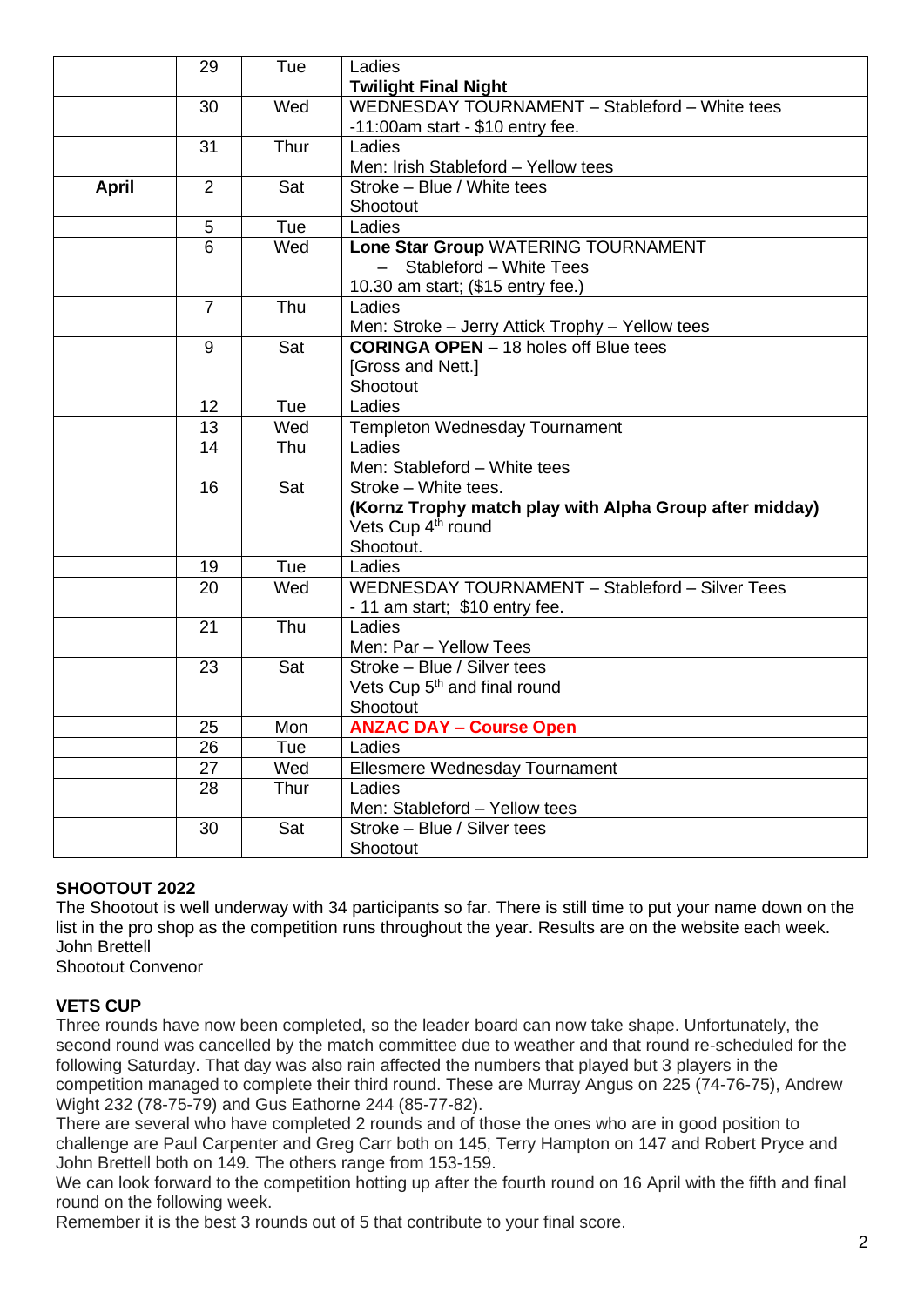# **CLUB NEWS**

**New Members**

We welcome the following three new members who have joined since the last newsletter Sue Brown Sam Howes James McCoy

Do not hesitate to ask from the pro shop or any of the members how the club functions and the different competitions we run throughout the week. Most importantly do enjoy your time at Coringa.

# **Thanks to the volunteers re helping with Café and Bar**

Last week we asked for help with the Café and Bar. Wing has kindly offered to look after the Café/Bar on the 19<sup>th</sup> while Murita has the day off to enjoy her birthday, and a couple of members have had talks with Paul about becoming assistant bar managers.

Thanks guys – much appreciated!!

# **And speaking of volunteers…..**

I'm sure most of you have had a chance to admire the progress made on the refurbished toilet blocks – they are really starting to look great!!

The painting is done, new toilets installed, tiling finished and work on the new entrance ways and paths well underway. We are just waiting for the new doors to be delivered – once these are in, we can begin using the toilets while we put the finishing touches to the paths etc

All looking good and a huge vote of thanks to Russell, Paul and his team of workers

And if any of you have some spare time on Tuesday, come and join in the fun – working group meets at 9am – always plenty to do (and lots of fun doing it!)

### **Course update**

Rohan and Steve have been hard at work this week, keeping the grass under control while ensuring the course doesn't dry out in the warm weather we've been having.

Rohan has sprayed a couple of the greens for moss (first time we've had to do this in his memory), and will spray again in a couple of weeks time to get rid of it.

The greens were also spiked again to let in a bit more moisture. The spike holes will close up very quickly with the growth we are getting and should be all gone in a weeks time.

The new flag sticks look great (thank you Thursday Men!) and the new flags should be arriving in a couple of weeks (thank you Aaron Jewell!)

Finally – we are still waiting for the contractors to arrive to chip the piles of slash around the course. Richard Kingsbury is chasing them weekly but we just need to be patient – as we all know it's a difficult time for many businesses with Covid impacts etc etc.

# **INTERCLUB**

### **Metro A**

Wow what a difference a week makes , after losing 6 to 2 against Templeton this week Coringa beat Waitikiri 6 to 2 , madness Last week I looked at our team and dropped the weakest player ME ! so I walked around the course and watched everyone play , the golf was pretty impressive and both teams played some wonderful shots , I'd find it hard to single out any one player from Coringa because everyone played so well putting continuous



pressure on their opponents throughout the match . The win keeps our top 4 chances alive but with 2 away games to go it's still a pretty tough challenge, but I'm pretty stoked to get an away win for the season and I think the team should be pretty happy as well. This Sunday we play Bottle Lake at their house so expecting another hard game, once again thanks to the guys for giving up their spare time to play for the club James Willetts – Player / Manager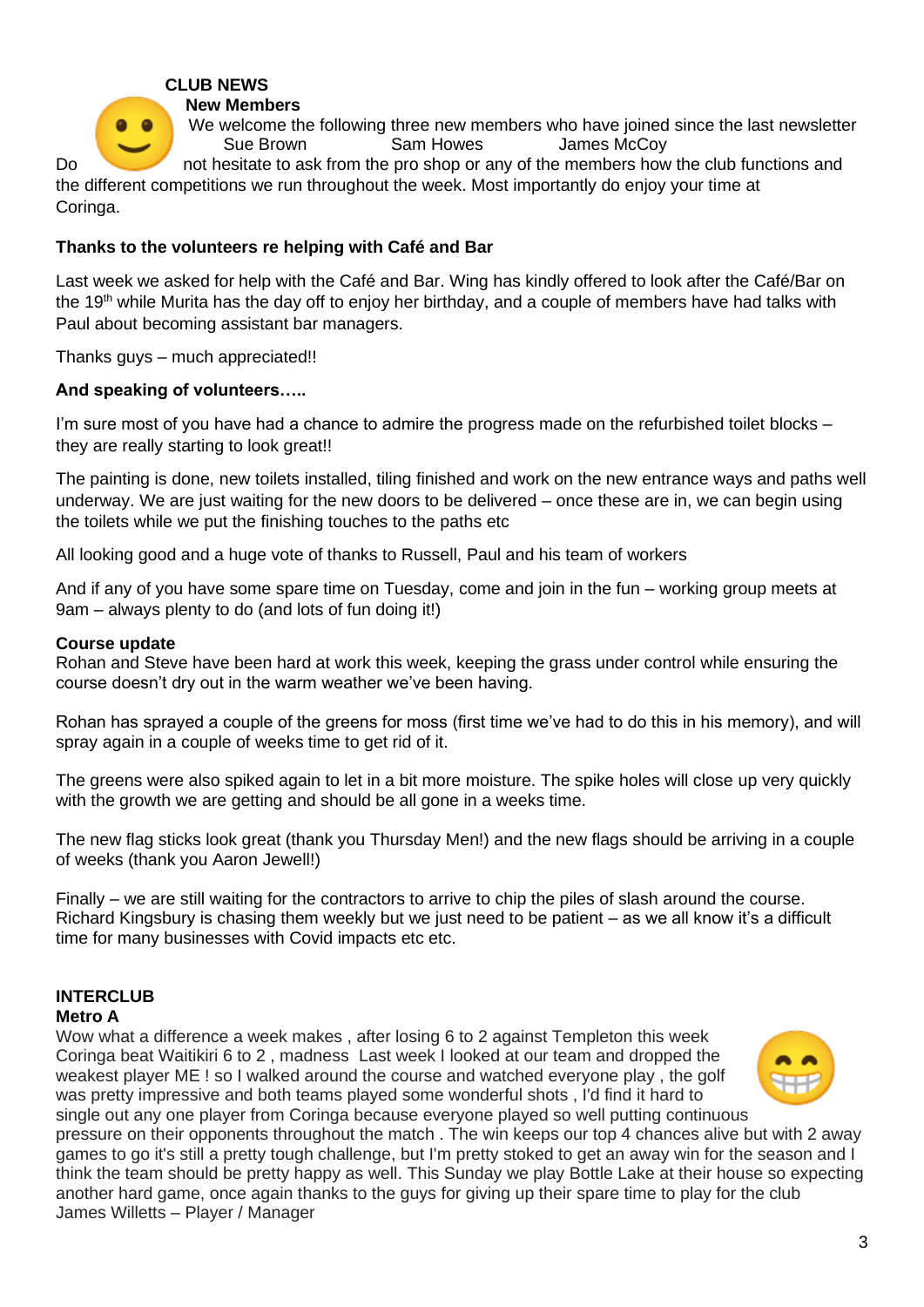## **Presidents**

After 11 rounds the team lies in  $7<sup>th</sup>$  place and play McLean's Island, at McLean's Island, on the 13<sup>th</sup> of March.

# **MEN'S REPORT**

This Saturday, the 12<sup>th</sup> of March, is a 4BBB Nett competition off the White tee blocks for men and women off the Yellows.

Last Saturday, the 5<sup>th</sup> of March, was an American Stableford round off the Blue tee blocks for men and the Yellow tee blocks for the women with 79 participants entering the competition.

I was lucky to play with Suzy Smith and Mel Newburn. Mel had lost her golf towel so had to borrow something off Murita. Well guess what it was? A tea towel! Yes, obviously knows her place in the kitchen! Anyhow, they both played Alan McLelland and myself and I think both Suzy and Mel used the towel to dry their tears after I had my first win of the year!

I would describe the day as nice golfing conditions before the rain returned in the early evening. The outstanding scores came in Division Three with Harry Lim accumulating 61 (I heard his best round ever) from Graeme Fallon, Kim Stevens and Alan Smith all on 60. Kimbo also picked up the longest put on number 14. It's good to see Albert Yee has found his mojo again and back playing well. He picked up the Birdie hole on number three so a nice \$100 while Thomas Corston picked up the Nett Eagle hole number 14. Well done everyone!

The full results are available on the website, but the summary is;

### **Division One**

| 1 <sub>st</sub>       | Derrick Xu            | 56      |
|-----------------------|-----------------------|---------|
| 2 <sub>nd</sub>       | John Gaw              | 54      |
| <b>Division Two</b>   |                       |         |
| 1 <sup>st</sup>       | Gus Eathorne 57       |         |
| 2 <sub>nd</sub>       | Kevin King            | 56(C/B) |
| 3 <sup>rd</sup>       | <b>Lex Halford</b>    | 56      |
| <b>Division Three</b> |                       |         |
| 1 <sup>st</sup>       | Harry Lim             | 61      |
| 2 <sub>nd</sub>       | <b>Graeme Falloon</b> | 60(C/B) |
| 3 <sup>rd</sup>       | <b>Kim Stevens</b>    | 60(C/B) |
| $4^{\text{th}}$       | Alan Smith            | ഹ       |
|                       |                       |         |

### Member Handicaps:

Through the week the match committee and board have had some active discussions over the recently implemented WHS golf handicap system by NZ Golf and how it reflects to a genuine handicap movement of a player over a 12 month or 365 day year period. I have always been aware that the maximum a handicap could move out over that period was 5 shots and therefore a member who was not playing well would be held at a lower handicap figure than their current playing abilities were at that time. I have since learnt that the WHS system identifies those players who are not playing well and if their handicap has moved out by 3 then that movement is identified and called the 'Soft Cap' and those who have moved out by 5 then this is called the 'Hard Cap'.

Coringa currently has 25 men members who have been identified as having the 'Soft Cap in Effect' and 6 men members who have the 'Hard Cap in Effect'.

NZ Golf have indicated that they found that for women and veteran males that are able to play regular golf. the hard cap activates quite quickly, especially in the spring after high winter scores. We have had almost six months of spring like conditions after the last period of weather and the long rough at Coringa I believe has a bearing on some of our members high handicap challenges.

The men's match committee has been approached for a handicap review by a member and after much discussion it has been decided that a handicap committee will be established including the Women's Club Captain, the Men's Club Captain and a board representative John Matthews.

This committee will get together soon.

The goal is to maintain an overview of WHS Handicap rules, establish protocols in conjunction with NZ Golf on how to deal with members who are adversely affected by their handicaps being held within the 'Hard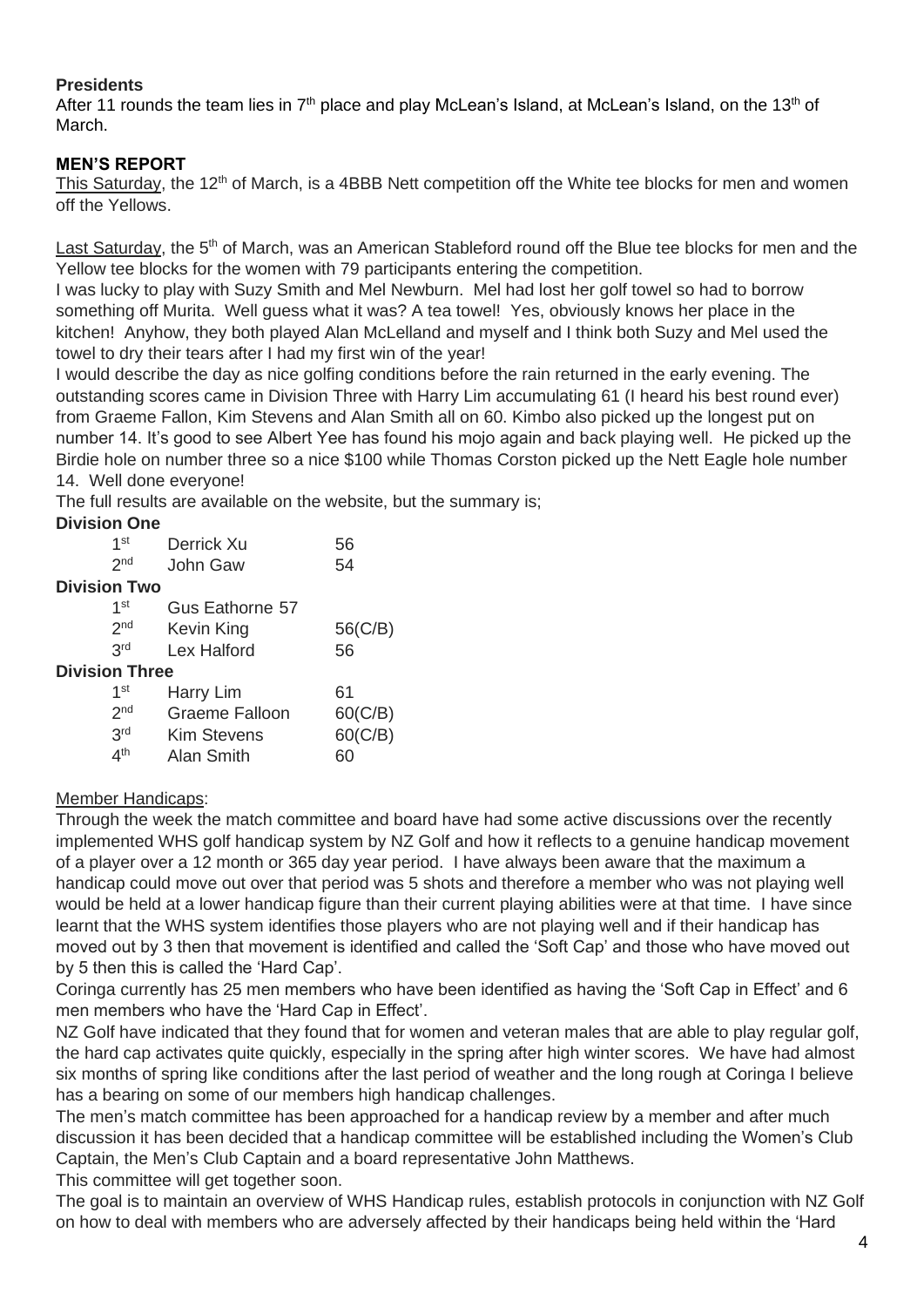Cap,' maintain a three monthly audit on members identified within both the 'Soft' and 'Hard' list, maintain a consistency in dealing with affected members and then lastly making democratic decisions."

# Coringa Open

Entries for 'The Lone Star and Joes Garage Group' and 'NZ Post' tournament were closed on Sunday after 100 individuals had entered and paid to play. Thanks very much for all the entries and we hope you have a great day. We have 3 or 4 reserve names on a list Barry is keeping so if someone has to withdraw, there are substitutes available.

I have received confirmed sponsorship from 'New World Bishopdale' Ash is available to cook those craft sausages again. Thanks very much to Ash and the new manager Simon Turnbull. Thanks very much to our confirmed sponsors!

If there are any members who are willing to assist with sponsoring by providing cash to purchase prizes, goods, services or vouchers, then please tell one the subcommittee members Jamie Howard, Vance Heteraka, James Willetts and myself or email me at [David.harvey@xtra.co.nz](mailto:David.harvey@xtra.co.nz) !

### Upcoming events

| 29 March  | Last night of Twilight.                               |
|-----------|-------------------------------------------------------|
| 6 April   | 'Lone Star and Joes Garage Group' Watering Tournament |
|           | (Stableford \$15 entry).                              |
| 9 April ' | Coringa Open'                                         |
| 16 April  | 'Kornz Cup'                                           |

### Closest to the Pin

Weekly Hancock's Wine and Beer Merchants

### Membership Welfare:

### **Peter Marsh**:

I have been texting Swampy and he is continuing to improve! Pete was out at the course for the first time today, hitting some balls on the range before practising a bit of putting. Speech and movement is still a bit of a struggle, but there is a will of iron and that same glint in his eye.

Jude, Pete's wife, tells us that he's absolutely determined to be back playing. It's great to see him back at the Club and we all look forward to seeing him back playing (and holding court in the clubrooms telling us his one rabbit joke!!). Pete is reading every text message he receives and responding, so keep sending those golfing stories to him.

### **Jerry Kuipers**

I dropped in to see Jerry the other day and he was out and about. He played 12 holes with John Matthews on Wednesday, so obviously he is starting to feel better with a bit more energy! Great to hear he's back out there.

### Comment:

Isn't it awful that we are starting to feel those autumnal moist weather patterns arriving. Unfortunately, we are forecast with rain again for Saturday. Ah well, another weekend playing on a long and challenging course. At least we know Rohan will be putting those holes in easy locations, so that Jackpot can go. It's pooled to \$432 so you good golfers need to make the most of those easy hole locations. Just joking, as Rohan always puts the holes off the white tees in the hardest positions! Enjoy your Saturday golf and I'm already thinking about buying 'Two shots' the first beer as usual! David Harvey - Men's Captain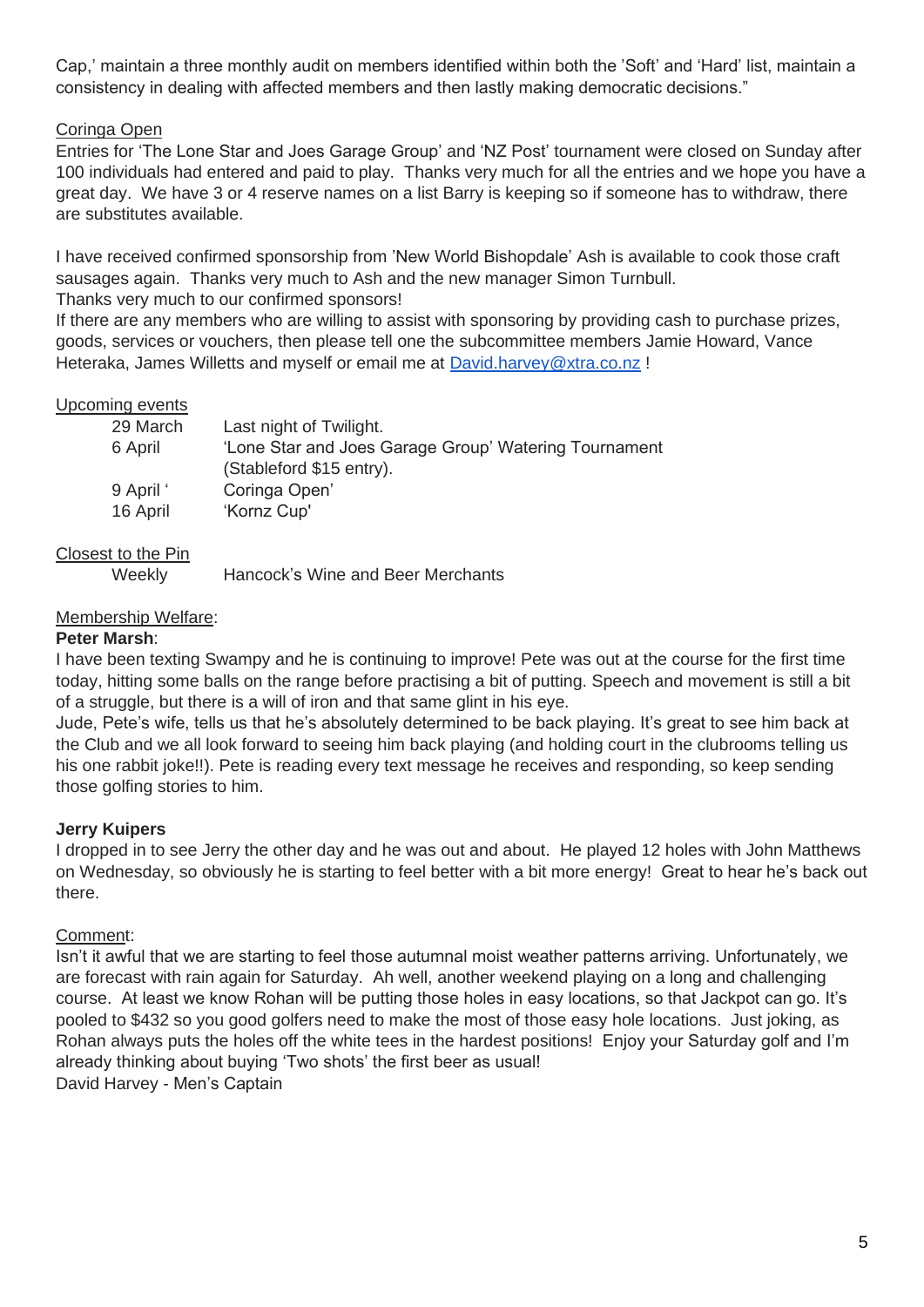### **LADIES REPORT**

**Tournaments** 

| Russley   | Monday 14 <sup>th</sup> March. |
|-----------|--------------------------------|
| Mayfair   | Friday 17th March              |
| Ellesmere | Friday 25 <sup>th</sup> March  |
| Waimari   | Monday 28 <sup>th</sup> March  |
|           |                                |

For all above tournaments please contact Leigh on 0274340872 if you want to play in any of them.

### Coringa Open.

You will have seen the email from Sandy re the Coringa open to be played on the 9<sup>th</sup> April. \$30 entry fee. Dave Harvey would like to see as many of us as we can muster come and play the 18 holes. Entries close on the 6<sup>th</sup> April. For other information see posters around the club or in this newsletter

### **Saturday**

Six ladies played Stablefords for the monthly trophy. 1<sup>st</sup> was Anne M with 19 Stablefords and 2<sup>nd</sup> was Anne K with 17 Stablefords

Slots have been booked for this coming Saturday at 9.06am. Please go online and add your name if you are wanting to play

#### 18-hole ladies

Dave Harvey is happy to accommodate you within the men's game on a Saturday

#### **Sundav**

Sunday results: Six ladies played and managed to get around before it became too hot. They played Stablefords for the monthly trophy. 1<sup>st</sup> was Jay with 16 Stablefords and Jane with 15 Stablefords. Jay was also nearest to the pin

Next week two slots have been booked from 9.30

### Tuesday:

Ten players played Best Nett + Home Links (Sue Blunt) trophies on a very pleasant morning. Sandy Dermott came in 1st with 36 nett, 2nd Janice McPhail with 37 and Jay Pollock with 39 nett.

### **Thursdav**

Five players today playing for Stablefords. 1<sup>st</sup> Jay on countback with 17 Stablefords and 2<sup>nd</sup> Janice H also with 17 Stablefords

### **Twilight**

Over 50 players this week but only 5 ladies. First lady by lot was Bey with 20 Stablefords and  $2<sup>nd</sup>$  Carley also with 20 Stablefords. 3<sup>rd</sup> was Courtney with 18 Stablefords. The ladies are doing well in the leader board with both Bev and Courtney very close to the top

Interclub

This week Coringa played Rangiora at Ellesmere in very wet conditions. Unfortunately, they lost by 5 points.

Don't forget to follow Coringa on Facebook Anne Morgan

### **WEDNESDAY GOLF**

Templeton Wednesday Watering Tournament:

A number of Wednesday players headed out to Templeton this week and our successful members were: **Division One**

| 7 <sup>th</sup>       | Lex Halford         | 35 |
|-----------------------|---------------------|----|
| <b>Division Three</b> |                     |    |
| 1 <sub>st</sub>       | <b>Bill Hallett</b> | 41 |

#### Wednesday \$10 Watering Tournament:

We have our \$10 tournament on Wednesday and play for prizes of meat provided by our friends at 'New World Bishopdale' and two 'Hancock's' Closest to the pins.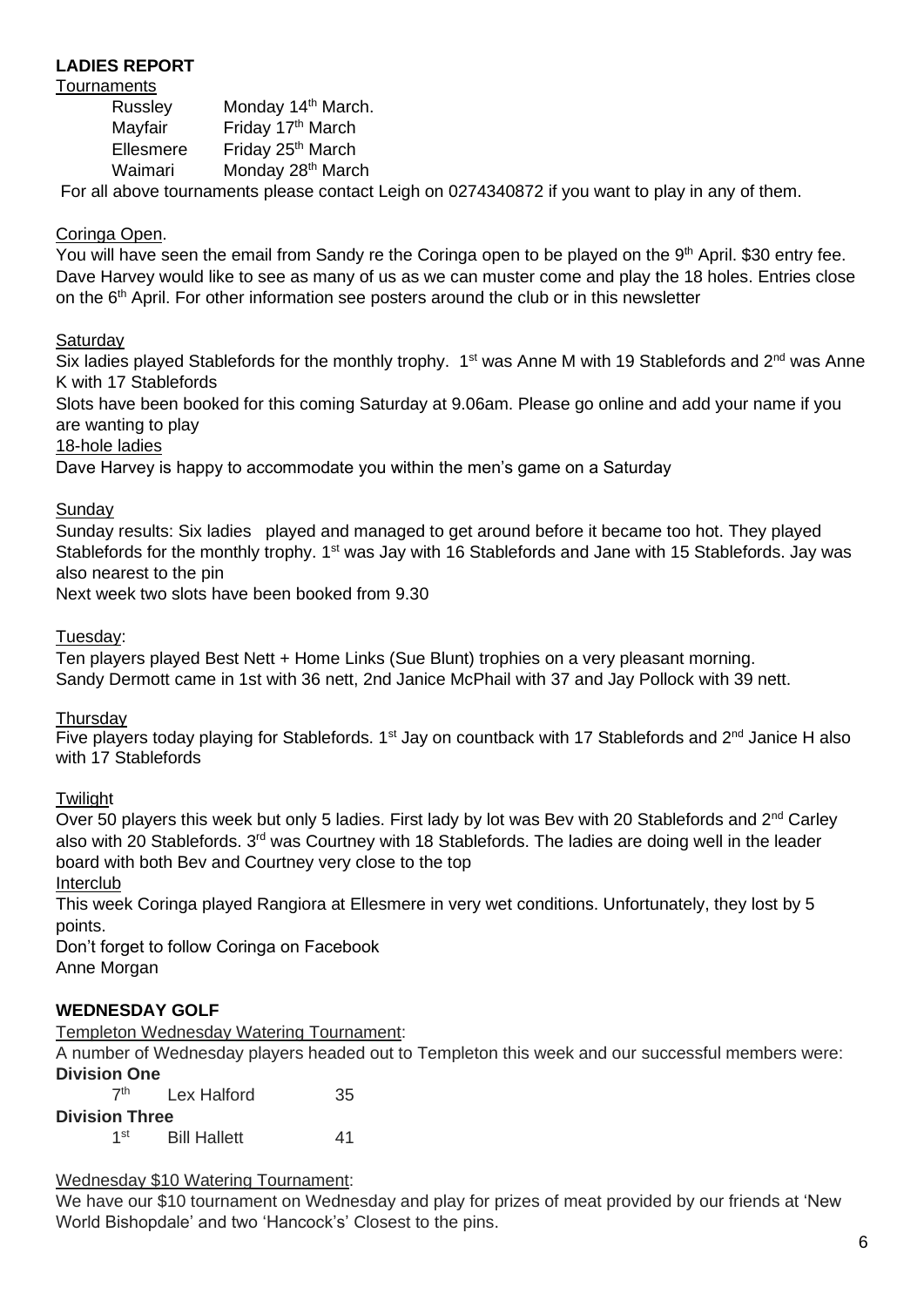The Templeton greens are being cored so a number have mentioned that they will be attending our tournament so the number 1 and 10 tees will be locked down from 10.15 through to 11.15. We will have our 'The Lone Star and Joes Garage Group' \$15 Tournament on Wednesday 6th April. The tournament starts at 10.30 am and everyone must be on the course by 11.30. Just turn up and join group for a round!

David Harvey

# **THURSDAY MEN'S GOLF**

A dull morning and drizzle threatened but did not eventuate. The Thursday Men's Group [pictured waiting for the golf to begin], played a Stableford match off the White tees and the greens were superb which probably explains some of the scoring on the day. We had a good field of 26 and the results were as follows:

 $1<sup>st</sup>$ Seamus O'Cromtha 41 (His best round ever so well done Seamus!!!!)  $\Omega$ nd <sup>nd</sup> Greg Carr 39

| ∠               | Giey Gall           |    | JЭ |
|-----------------|---------------------|----|----|
| 3 <sup>rd</sup> | <b>Bill West</b>    |    | 37 |
| 4 <sup>th</sup> | Hugh Little         |    | 35 |
| 5 <sup>th</sup> | <b>Gus Eathorne</b> | 35 |    |
| 6 <sup>th</sup> | Jim Anderson        | 35 |    |



The nearest the pins went to Wing Gin (#7 & #17) and there were 2's for Wing Gin ,Gus Eathorne and John Robinson. Our thanks to Hancock's for their sponsorship. We look forward to St Patricks Day next week and encourage the wearing of the green for the day. An Irish Stableford would seem to be appropriate for the day. Until next week good golfing - Chris Cottrell

### **TWILIGHT 2021-2022**

The Twilight programme is coming to a close with the scheduled final night on the 29th of March. They

begin every Tuesday evening with a shotgun start shortly after 5:30pm. Everyone is welcome! Members \$5 and Guests \$10 Good prizes and a Burger meal to follow - \$10

Fifty-eight players enjoyed a great night at Twilight with a record 42 burgers all in well before dark. Scoring again was very good.

Champion of champions still very tight and now showing the lowest score of the 10-game average.

We will continue for the month of march Winners in the night

| 1 <sup>st</sup>        | Paul Snape              | 22 |  |
|------------------------|-------------------------|----|--|
| 2 <sub>nd</sub>        | <b>Gordon McCoy</b>     | 21 |  |
| 3 <sup>rd</sup>        | <b>Callum Doherty</b>   | 21 |  |
| 4 <sup>th</sup>        | <b>Beverley Gordon</b>  | 20 |  |
| 5 <sup>th</sup>        | <b>Carly Shaw</b>       | 20 |  |
| 6 <sup>th</sup>        | <b>Russell McGregor</b> | 20 |  |
| 7 <sup>th</sup>        | <b>Philip Olsen</b>     | 19 |  |
| 8 <sup>th</sup>        | Jonathan Kemp           | 19 |  |
| 9 <sup>th</sup>        | <b>Terry Foote</b>      | 18 |  |
| 10 <sup>th</sup>       | Andy Trounson           | 18 |  |
| Paid out to 21 places. |                         |    |  |

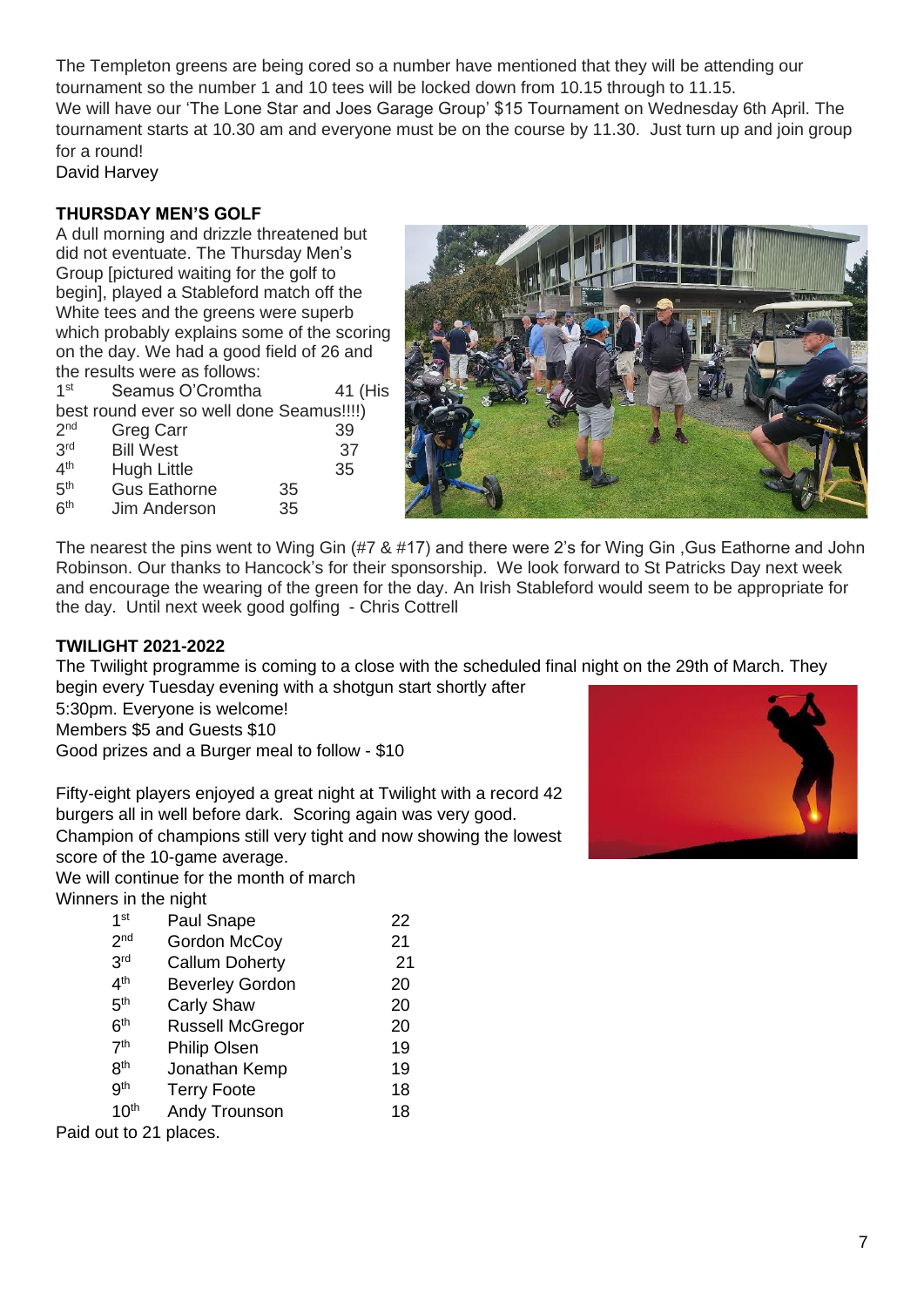| <b>Player</b>           | 10 Game<br>average | <b>Lowest</b><br><b>SCORE</b> |
|-------------------------|--------------------|-------------------------------|
| Hugo Pow                | 19.8               | 18                            |
| Oliver Snape            | 19.7               | 16                            |
| <b>Bev Gordon</b>       | 19.5               | 17                            |
| <b>Courtney Wilson</b>  | 19.5               | 18                            |
| Mandy Walsh             | 19.0               | 14                            |
| Paul Snape              | 18.8               | 15                            |
| Lindsay smith           | 18.6               | 16                            |
| Robert Chisholm         | 18.6               | 17                            |
| Gordon McCoy            | 18.4               | 15                            |
| <b>Mark Searle</b>      | 18.2               | 14                            |
| Anne Morgan             | 18.1               | 15                            |
| <b>Russell McGregor</b> | 18.0               | 17                            |
| Fay Beckingsale         | 17.9               | 11                            |
| John H Wilson           | 17.8               | 15                            |
| <b>Tracey Bruce</b>     | 17.7               | 14                            |
| <b>Robert Faalilio</b>  | 17.6               | 16                            |
| Daniel Wilson           | 17.4               | 14                            |
| <b>Oliver Shea</b>      | 17.1               | 14                            |
| <b>Regan Bentley</b>    | 17.1               | 14                            |
| <b>Philip Olsen</b>     | 17.0               | 15                            |
| Andrei Cotiga           | 16.8               | 17                            |
| Liam Longley            | 16.8               | 9                             |
| <b>Greg Newell</b>      | 16.6               | 14                            |
| <b>Carly Shaw</b>       | 16.5               | 15                            |
| Jonathan Kemp           | 16.4               | 14                            |
| <b>Neal Shaw</b>        | 16.1               | 16                            |
| John Hanson             | 15.9               | 13                            |
| Charlie Longlie         | 15.7               | 12                            |
| David Cookson           | 15.7               | 14                            |
| Andy Williamson         | 15.5               | 13                            |
| John Maasch             | 15.2               | 12                            |
| <b>Michael Harris</b>   | 14.5               | 12                            |

Gordon McCoy Twilight Convenor

### **AND NOW**

**The Missing Husband:**

Husband: My wife is missing. She went shopping yesterday and has not come home. Officer: Age? Husband: I'm not sure. Somewhere between 50 and 60. We don't do birthdays.

Officer: Height? Husband: I'm not sure. A little over five-feet tall.

OFFICER : Weight?

Husband: Don't know. Not slim, not really fat.

OFFICER : Colour of eyes?

Husband: Sort of brown I think.

OFFICER : Colour of hair?